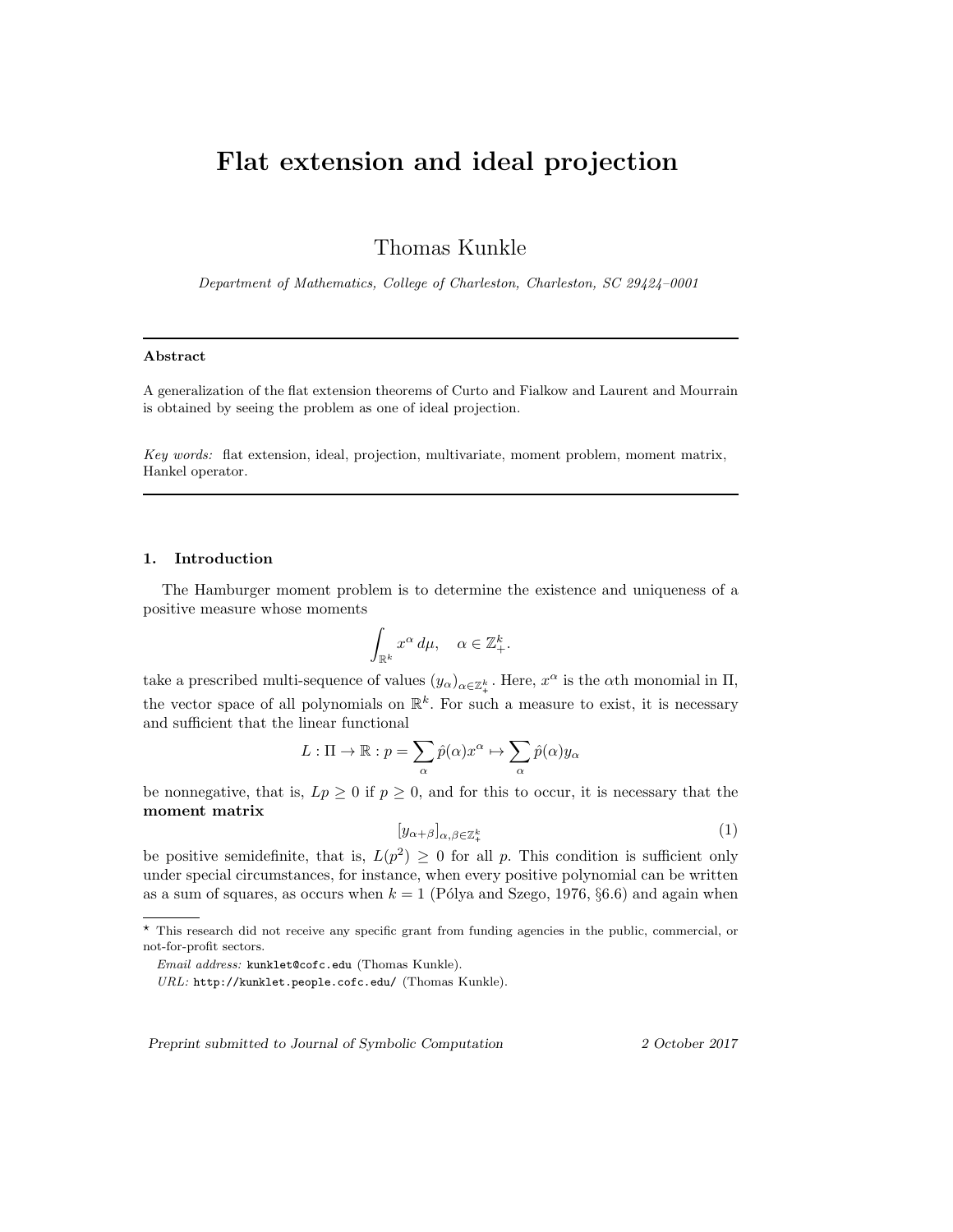$(1)$  has finite rank, since in that case the functional L is finitely atomic, i.e., a linear combination of finitely many shifts of  $\delta$  and its derivatives. (Laurent and Rostalski, 2012, Theorem 7).

Finitely atomic measures and their moment matrices are the subject of the truncated moment problem of Curto and Fialkow (1996), who address when a such a measure is determined by finitely many of its moments. To be precise, Curto and Fialkow work in  $\mathbb{C}^k$  and study the relationship between the complex moment matrix

$$
\left[\gamma_{\alpha,\beta} := \int_{\mathbb{C}^k} \bar{x}^\alpha x^\beta \, d\mu\right]_{\alpha,\beta \in \mathbb{Z}_+^k},\tag{2}
$$

its submatrices of the form

$$
[\gamma_{\alpha,\beta}]_{|\alpha|,|\beta|\leq n},\tag{3}
$$

and the size of the support of  $\mu$ . One of their main results is that if the positive semidefinite (3) can be extended flatly, meaning without increasing its rank, to a positive semidefinite

$$
[\gamma_{\alpha,\beta}]_{|\alpha|,|\beta|\leq n+1},
$$

then the later has a unique, positive semidefinite, flat extension (2) and a finitely-atomic representing measure  $\mu$ , and the rank of the matrix equals the cardinality of the measure's support.

Curto and Fialkow's flat extension theorem in the special case when C is replaced by R is generalized by Laurent and Mourrain (2009). Working with moment matrices of the form (1), they replace  $\mathbb C$  by any field  $\mathbb F$  and do not require moment matrices to be positive semidefinite. They then prove that if the finite set  $C \subset \mathbb{Z}_+^k$  is **connected to** one, meaning

$$
C \neq \emptyset, \text{ and } \alpha \in C \setminus 0 \Longrightarrow \alpha - e_j \in C \text{ for some } j,
$$
\n
$$
(4)
$$

and if

$$
[y_{\alpha+\beta}]_{\alpha,\beta\in C} \tag{5}
$$

can be flatly extended to

$$
[y_{\alpha+\beta}]_{\alpha,\beta\in C^{+}}\tag{6}
$$

where

$$
C^+ := C + \{ \alpha + e_j : \alpha \in C, j = 1 : k \}
$$

and  $e_j \in \mathbb{F}^k$  is the vector given by

$$
(e_j)_i = \delta_{i,j}, \quad i, j = 1:k,
$$
\n
$$
(7)
$$

then (6) has a unique flat extension (1). In case  $\mathbb F$  is  $\mathbb R$ , if (6) is positive semidefinite, then so is  $(1)$ .

(To be consistent with Laurent and Mourrain, we'll say that the monomial space  $\Pi_C := \text{span}\{x^\alpha : \alpha \in C\}$  is connected to one if the set  $C \subset \mathbb{Z}_+^k$  is connected to one.)

Flat extension is the rank-preserving extension of a quadratic form

$$
(p,q) \mapsto L(pq)
$$

from one defined for polynomials in some finite-dimensional space B to one defined on all of  $\Pi$ . And, as in the case when B is a monomial space, the dependence relations among the columns of the representing matrix of the quadratic form impose on the moments a set of homogeneous difference equations and force  $L$  to vanish on a polynomial ideal of finite codimension. Consequently (see  $(14)$ ), the quadratic form on  $\Pi$  represented by the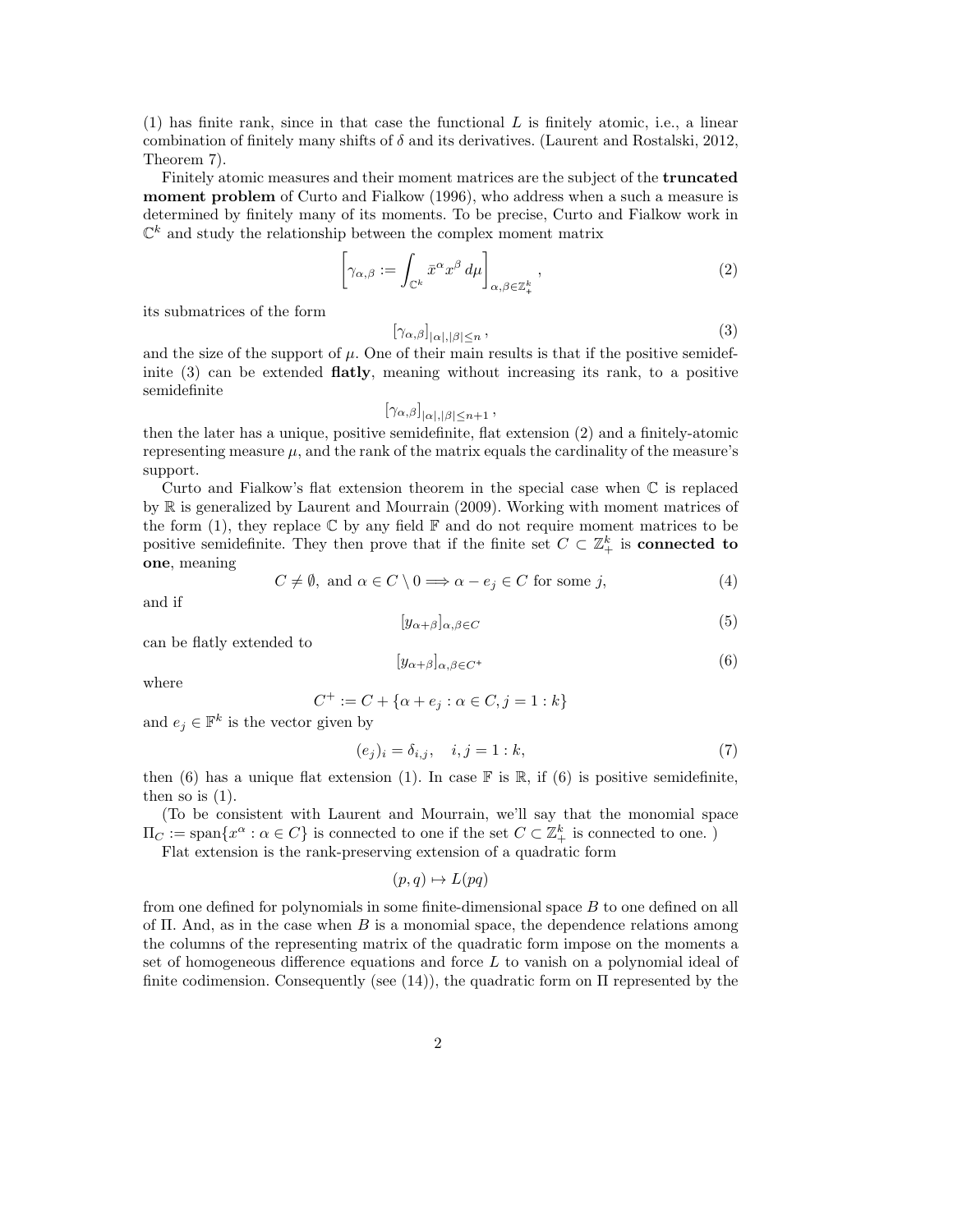moment matrix (1) has finite rank exactly when  $L = LP$  for some **ideal projector** P onto B, that is, a finite-rank projector  $\Pi \to B$  whose kernel is an ideal, and questions of flat extension naturally draw on our understanding of such projections.

As seen in Boor  $(2005)$ , any ideal projector onto a space  $B$  is completely determined by its restriction to

$$
B^* := \Pi_0 + \Pi_1 \cdot B \tag{8}
$$

(where  $\Pi_n$  is the space of polynomials of total degree n or less). Consequently, every flat extension of (5) to (1) is uniquely determined by the implied extension of (5) to (6). On the other hand, not every projection from  $B^*$  to  $B$  can be extended to an ideal projection onto B. The flat extension theorems of Curto and Fialkow and Laurent and Mourrain give sufficient conditions for a flat extension of  $(5)$  to  $(6)$  to have a flat extension to  $(1)$ , in Curto and Fialkow's case, that B be a total degree space  $\Pi_n$ , and in Laurent and Mourrain's case, that  $B$  be a monomial space connected to one.

The main result of this paper, Theorem 3.5, is to provide *necessary and sufficient* conditions for the flat extension from B to  $B^*$  of a quadratic form to have a flat extension to  $\Pi$ . Although B needn't have a monomial basis—many examples of bases for ideal projection in approximation theory are nonmonomial—our proofs rely heavily on the results of Laurent and Mourrain. In Examples 3.6 and 3.7, we demonstrate that connection to one is not necessary for the flat extension of  $(6)$  and that the necessary and sufficient conditions of Theorem 3.5 can be easy to check.

Shohat and Tamarkin (1943) is the standard reference for the classical moment problem. See Berg (1980) for a concise introduction to the multivariate moment problem from the point of view of harmonic analysis.

When  $k = 1$ , a matrix of the form (1) is a Hankel matrix. See Iokhvidov (1982) for the general algebraic theory of flat extensions (a.k.a. singular extensions) of Hankel and Toeplitz matrices.

Writing  $\Pi$  as the direct sum of an ideal I and a finite dimensional vector space B is central to the subjects of ideal interpolation and the construction of ideal bases that facilitate the decomposition of a polynomial into its I- and B-components, its so-called normal form. For example, see Boor (2005), Boor (2006), Boor and Ron (1991), Boor and Ron (1992), Gasca and Sauer (2000), Kehrein and Kreuzer (2005), Kehrein et al.  $(2005)$ , Mourrain and Trebuchet  $(2005)$ , Mourrain  $(1999)$ , Möller and Sauer  $(2000a)$ , Möller and Sauer (2000b), Sauer (1998), Sauer (2001), Shekhtman (2009).

Moment matrices for finitely atomic measures and the associated ideal bases have been applied to the optimization of polynomials and the solution of systems of polynomial equations. See Laurent and Rostalski (2012), Lasserre et al. (2009), Laurent (2005), Laurent (2007), for instance.

Analogous to the Hausdorff moment problem, the truncated  $K$ -moment [and flat extension] problem is to determine whether a truncated moment matrix has a representing [finitely atomic] measure supported on some compact semi-algebraic set K in  $\mathbb{C}^k$  (e.g., Curto and Fialkow, 2000) or in  $\mathbb{R}^k$  (e.g., Nie, 2014).

Moments of discrete positive measures and the interpolation of finitely many moments with discrete distributions are of interest both in probability and statistics (Adan et al., 1995), (Norton and Arnold, 1985) and in approximation theory, where the latter is known as cubature (Cools and Rabinowitz, 1993), (Cools, 1999).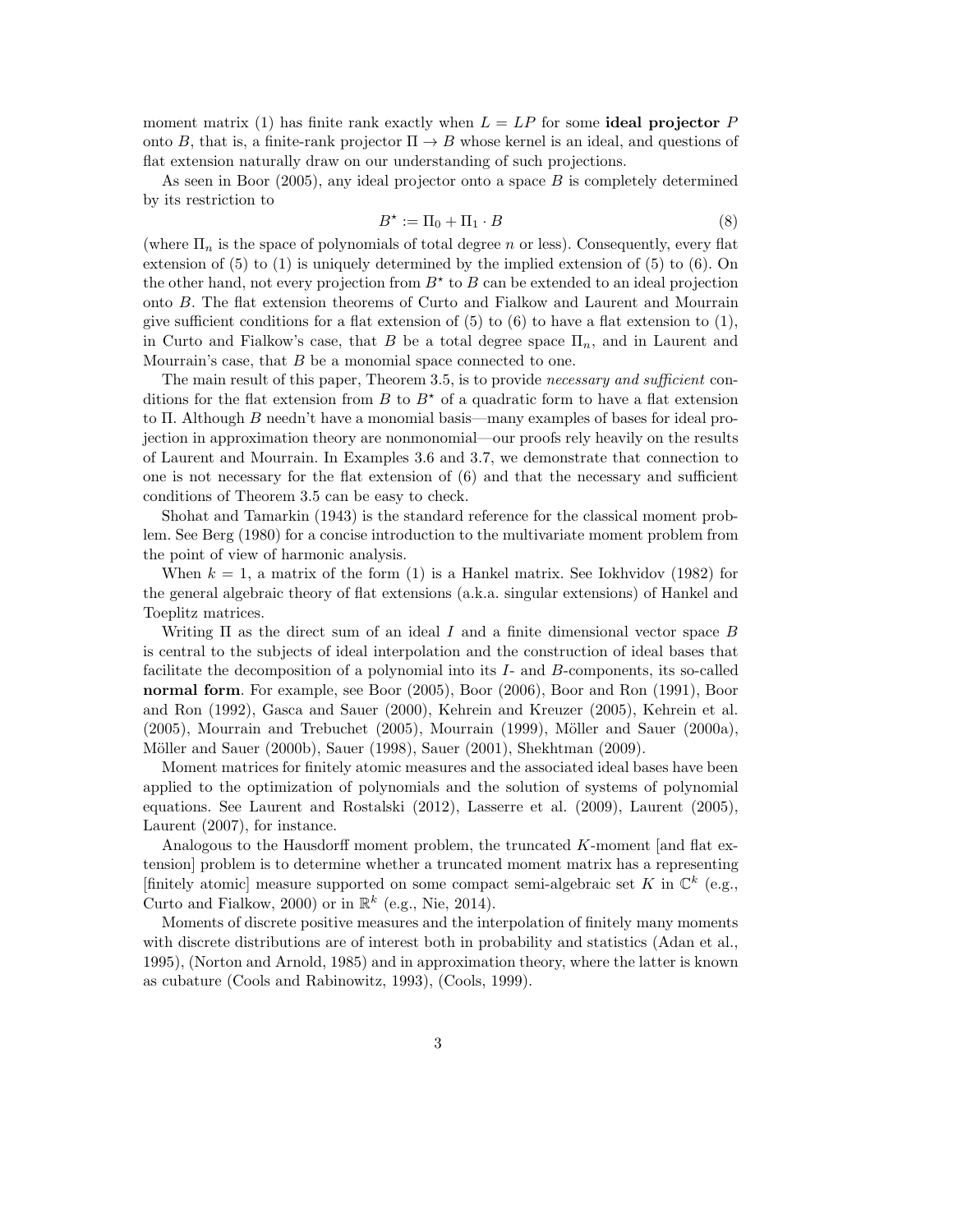# 2. Definitions and notation.

Here are most of the definitions, including some that are introduced elsewhere.

 $\mathbb{F} :=$  a field.  $k := a$  positive integer.  $x := (x_1, x_2, \ldots, x_k)$ : a generic point in  $\mathbb{F}^k$ .  $i : j :=$ , the integers between i and j, inclusive.  $id_S :=$  the identity operator on the set S; "id" if the domain is clear from context.  $1 :=$  the constant polynomial 1.  $\delta_{x,y} := \begin{cases} 1 & \text{if } x=y \text{ and} \\ 0 & \text{otherwise} \end{cases}$ 0 otherwise  $\mathbb{Z}^k_+ :=$  the set of all k-tuples of nonnegative integers.  $\textbf{multi-sequence:} = \text{ a function } \mathbb{Z}_+^k \to \mathbb{F}.$  $|\alpha| := \sum_{j=1:k} \alpha_j$  for  $\alpha \in \mathbb{Z}_+^k$ .  $e_j :=$  the vector in  $\mathbb{F}^k$  given by  $(e_j)_i := \delta_{i,j}$  for  $i, j = 1 : k$ .  $\mathbb{F}[x_1, x_2, \ldots, x_k] :=$  the ring of polynomials in k variables over the field  $\mathbb{F}$ .  $\Pi := \text{a convenient abbreviation for } \mathbb{F}[x_1, x_2, \ldots, x_k]$  if  $\mathbb F$  and k are clear from context.  $S_i :=$  the map  $\Pi \to \Pi : p \mapsto x_i p$ , for  $j = 1 : k$ monomial space:= the span of a set of monomials.  $x^{\alpha} := \prod_{j=1:k} x_j^{\alpha_j}$ , the  $\alpha$ th monomial for  $\alpha \in \mathbb{Z}_{+}^k$ . For the polynomial  $p \in \Pi$ ,  $\hat{p}(\alpha) :=$  the coefficient of  $x^{\alpha}$  in the monomial expansion of  $p(x)$ . The **total degree** of  $p :=$  the nonnegative integer max $\{|\alpha| : \hat{p}(\alpha) \neq 0\}.$  $\Pi_n :=$  the set of polynomials in  $\Pi$  having total degree less or equal n.  $A \subseteq B := A$  is a subspace of B, possibly equal to B.  $\text{ideal}(S) := \text{the ideal generated by } S := \text{either a set of polynomials or a variety.}$  $B + C :=$  the vector space spanned by all sums  $b + c$  of elements  $b \in B$  and  $c \in C$ .  $B \cdot C :=$  the vector space spanned by all products bc of elements  $b \in B$  and  $c \in C$ .  $B^* := \Pi_0 + \Pi_1 \cdot B$  $B' :=$  depending on context, either the algebraic dual of the vector space  $B$  (i.e., the space of all linear maps from B into F), or the dual of the map  $B: C \to D$  given by  $B': D' \to C': \lambda \mapsto \lambda B.$ For  $L \in \Pi'$ : moments of  $L := \{ Lx^{\alpha} : \alpha \in \mathbb{Z}_{+}^{k} \}.$ moment matrix of  $L$ . See  $(1)$ .  $H^L_{\Pi} :=$  the **Hankel operator** associated to L given by  $H^L_{\Pi} : \Pi \to \Pi' : b \mapsto L(b \cdot)$ . See also (9).  $I_L := \ker H^L_{\Pi} = \{p \in \Pi : L(p\Pi) = 0\}.$ ideal of finite codimension:= one whose cosets form a finite dimensional vector space. Also known as a zero-dimensional ideal. ideal projector:  $=$  a projector on  $\Pi$  whose kernel is an ideal.  $\stackrel{\flat}{\rightarrow}$ , flat extension. See (10).  $X, b(X)$ . See (15), (16). connected to one. See (4) and the paragraph which follows it.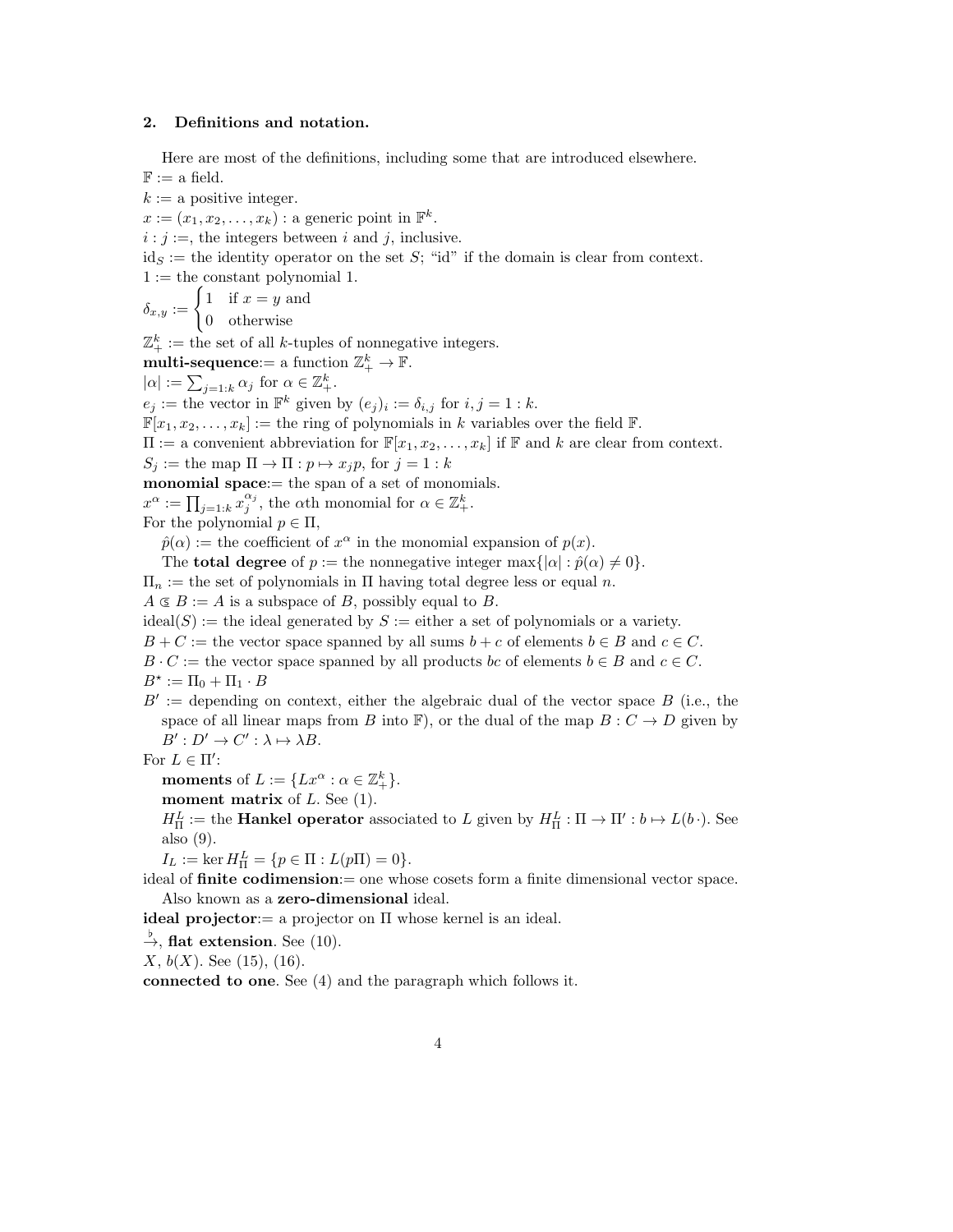## 3. A generalized flat extension theorem

In this section, we generalize an ideal projection theorem of de Boor and the flat extension theorems of Curto and Fialkow and Laurent and Mourrain.

In any field  $\mathbb{F}$ , if  $C \subseteq \Pi$ , and if  $L \in (C \cdot C)'$ , then the **Hankel operator** associated to  $L$  is the map

$$
H_C^L: C \to C': p \mapsto L(p \cdot)
$$
\n<sup>(9)</sup>

(Laurent and Mourrain, 2009). If B is a finite dimensional subspace of C, and if rank  $H_B^L$  =  $\operatorname{rank} H_C^L$ , then we say  $H_C^L$  is a **flat extension** of  $H_B^L$  and write

$$
H_B^L \xrightarrow{b} H_C^L. \tag{10}
$$

If we consider a basis  $\beta$  for  $B$  to be a row vector of polynomials indexed by the elements of  $\mathcal B$  themselves, then  $\mathcal B^T\mathcal B$  is a matrix of polynomials whose rows and columns are indexed by  $\mathcal{B}$ , and the representer of  $H_B^L$  relative to  $\mathcal{B}$  is the matrix

$$
L(\mathcal{B}^T\mathcal{B}) := [L(bc)]_{b,c \in \mathcal{B}}
$$

(i.e., the square matrix whose row b, column c entry is  $L(bc)$ ). Expand B to a basis  $B\cup\mathcal{P}$ for  $C$ , and the corresponding representer of  $H_C^L$  is the block matrix

$$
L((\mathcal{B} \cup \mathcal{P})^T(\mathcal{B} \cup \mathcal{P})) = \begin{bmatrix} L(\mathcal{B}^T \mathcal{B}) & L(\mathcal{B}^T \mathcal{P}) \\ L(\mathcal{P}^T \mathcal{B}) & L(\mathcal{P}^T \mathcal{P}) \end{bmatrix}.
$$
(11)

For this and  $L(\mathcal{B}^T\mathcal{B})$  have the same rank, it is necessary and sufficient that there exists a matrix  $A$  with rows and columns indexed by  $B$  and  $P$ , respectively, so that

$$
\begin{bmatrix} L(\mathcal{B}^T \mathcal{B}) & L(\mathcal{B}^T \mathcal{B})A \\ A^T L(\mathcal{B}^T \mathcal{B}) & A^T L(\mathcal{B}^T \mathcal{B})A \end{bmatrix} = \begin{bmatrix} \mathrm{id}_{\mathcal{B}} \\ A^T \end{bmatrix} L(\mathcal{B}^T \mathcal{B}) \begin{bmatrix} \mathrm{id}_{\mathcal{B}} & A \end{bmatrix}.
$$
 (12)

That is,  $H_B^L$  $\stackrel{\flat}{\rightarrow} H_C^L$  if and only if

$$
H_C^L = P'H_B^L P \tag{13}
$$

with  $P$  the projector from  $C$  onto  $B$  represented by the block matrix

$$
\left[\begin{smallmatrix} \text{id} & A \end{smallmatrix} \right]
$$

and P' its dual. In case  $\mathbb{F} = \mathbb{R}$ , (13) shows that if  $H_B^L$  is positive semidefinite, then so is any flat extension of  $H_B^L$ .

For this paragraph, assume that  $H_B^L$  is invertible. Then, when  $H_B^L$  $\stackrel{\flat}{\rightarrow} H_C^L$ , the projector P is uniquely determined by (13). In the special case that  $C = \Pi$  then

$$
H_B^L \stackrel{\flat}{\to} H_\Pi^L
$$

if and only if

$$
H_{\Pi}^{L} = P'H_{B}^{L}P\tag{14}
$$

where  $P$  is an **ideal projector**, that is, a finite-rank projector whose kernel is an ideal, specifically,

$$
\ker P = \ker H_{\Pi}^{L} = \{ p \in \Pi : L(p\Pi) = 0 \} =: I_{L}.
$$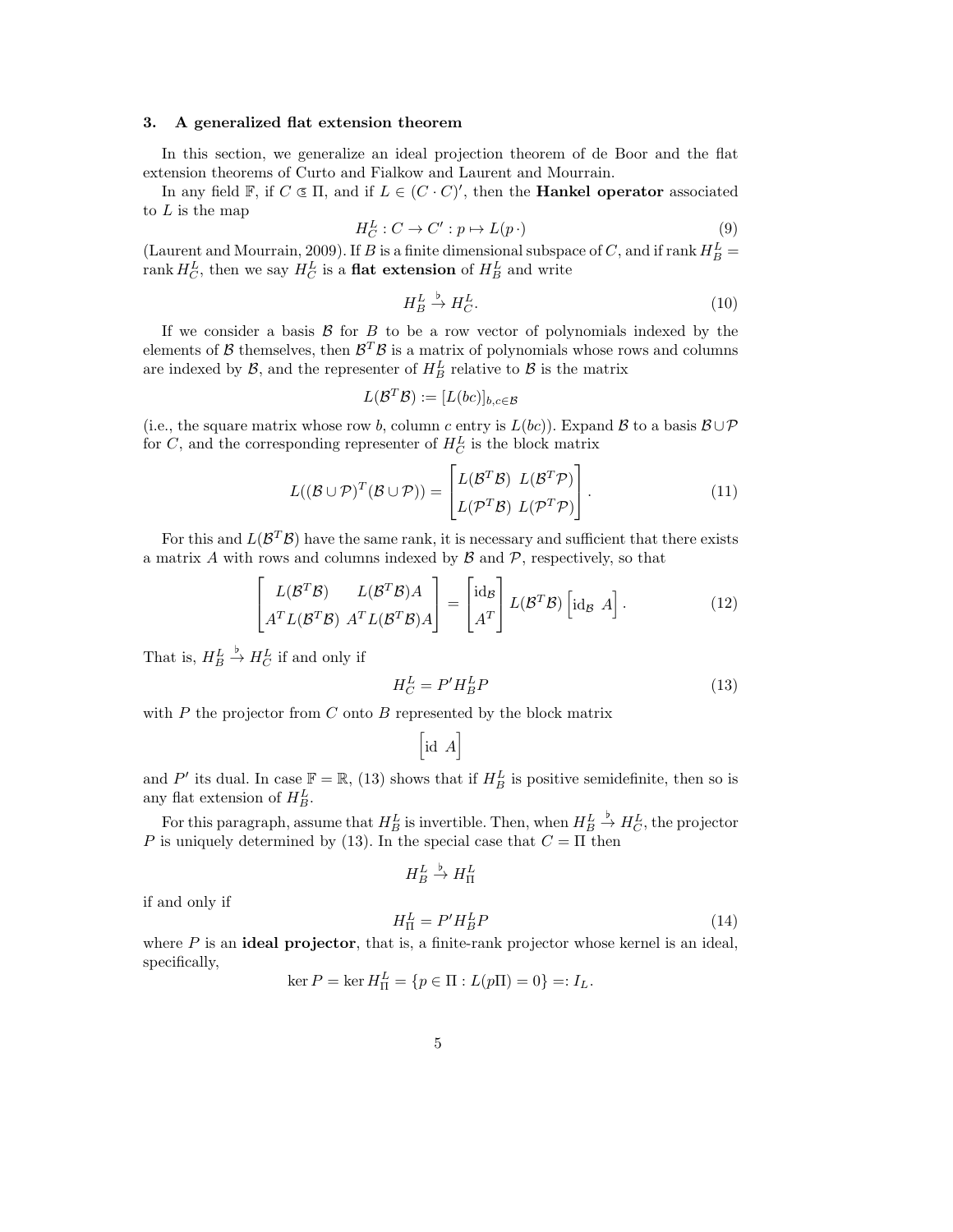Given a projector N from  $B^*$  (8) onto  $B \subseteq \Pi$ , define

$$
X_j: B \to B: b \mapsto N(x_j b), \qquad j = 1: k,
$$
\n<sup>(15)</sup>

If the operators  $X_j$  commute, then we can unambiguously define the operators

$$
X^{\alpha} := \prod_{j=1}^{k} X_i^{\alpha(i)}
$$

for any multiinteger  $\alpha$  (taking  $X^0$  to be  $\mathrm{id}_B$ ) and

$$
b(X) := \sum_{\alpha} \hat{b}(\alpha) X^{\alpha} \tag{16}
$$

for any polynomial b.

**Proposition 3.1.** If B is a finite-dimensional subspace of  $\mathbb{F}[x_1, x_2, \ldots, x_k]$  and N is a projector from  $B^*$  onto B, then N is the restriction to  $B^*$  of a ideal projector P onto B if and only if both

$$
X_i X_j = X_j X_i \quad \forall i, j = 1 : k \tag{17}
$$

and

$$
b = b(X)N1 \quad \forall b \in B. \tag{18}
$$

In that case, P is unique and is given by

$$
Pp := p(X)N1\tag{19}
$$

Proposition 3.1 is a generalization of the earlier result Mourrain (1999, 3.1) in which B assumed to be connected to one. Condition (18) is a modification of the conclusion of Mourrain (1999, 3.2).

**Proof.** If  $N = P|_{B^*}$  for some ideal projector, then (17) and (18) follow from Boor (2005, pp. 61-62).

Conversely, suppose  $(17)$  and  $(18)$ . Then the map P given by  $(19)$  is well-defined and satisfies  $P|_B = id_B$ . Its kernel is an ideal, since

$$
P(pq) = (pq)(X)N1 = q(X)p(X)N1 = q(X)P(p).
$$

To see that  $P|_{B^*} = N$ , observe that

$$
P1 = 1(X)N1 = N1
$$

and that, for  $b \in B$  and  $j = 1 : k$ ,

$$
P(x_j b) = (X_j b(X))N1 = X_j(b(X)N1) = X_j b = N(x_j b).
$$

The uniqueness of P follows from Boor (2005, 1.7).  $\Box$ 

We next see that when such an  $N$  can be extended to an ideal projection  $P$ , the ideal ker P is generated by ker N. This generalizes Boor  $(2005, 2.2)$ , modifying the original proof to remove the requirement that  $1 \in B$ .

**Proposition 3.2.** If P is an ideal projector with range B and  $N := P|_{B^*}$ , then  $\ker P = \text{ideal}(\ker N)$ .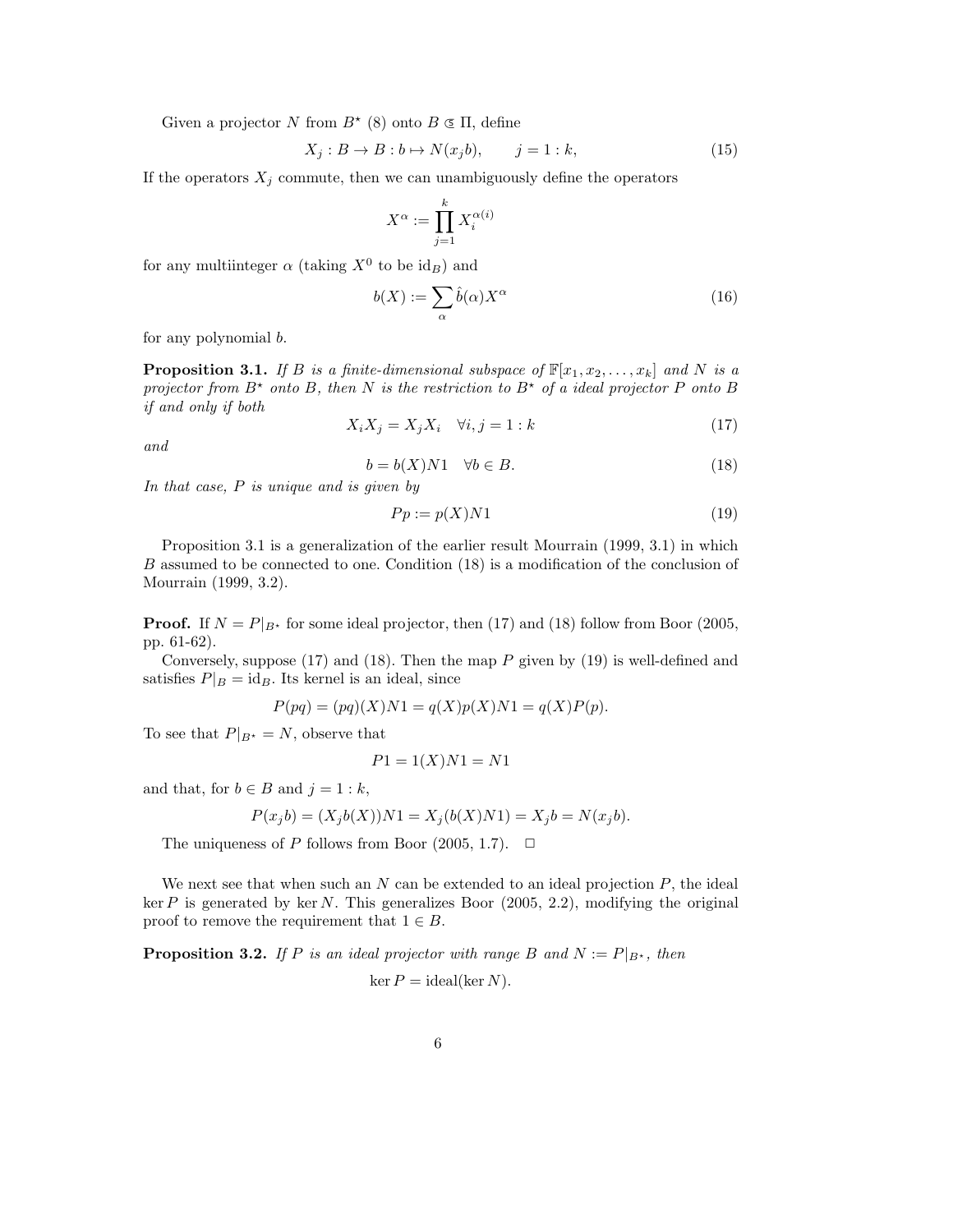The generating set  $\{(\mathrm{id} - N)b\}_b$ , where b ranges over a basis for  $B^*$ , is called a **border** basis for ker P. (Kehrein and Kreuzer, 2005), (Kehrein et al., 2005).

**Proof.** Since ker N lies in the ideal ker  $P$ ,

$$
ideal(\ker N) \subset \ker P.
$$

Let  $F := \text{span}(B \cup 1)$ . Since F contains 1,

$$
\Pi = \bigcup_{m \geq 0} \Pi_m \cdot F,
$$

and so, to prove

 $\ker P \subset \text{ideal}(\ker N),$ 

it will suffice to show by induction that

$$
(\Pi_m \cdot F) \cap \ker P \subset \text{ideal}(\ker N) \tag{20}
$$

for all nonnegative integers  $m$ .

The case  $m = 0$  is straightforward:

$$
(\Pi_0 \cdot F) \cap \ker P \subset B^* \cap \ker P = \ker N.
$$

Assume (20) is true for some  $m \geq 0$ . Because F is closed under addition,

$$
\Pi_{m+1} \cdot F = \Pi_1 \cdot (\Pi_m \cdot F),
$$

and so, if  $p \in \Pi_{m+1} \cdot F$ , then there exist polynomials  $q_i \in \Pi_m \cdot F$  so that

$$
p = q_0 + \sum_{i=1:d} x_i q_i,
$$

or, taking  $x_0 := 1$ ,

$$
p = \sum_{i=0:d} x_i q_i = \sum_{i=0:d} x_i (Pq_i + (\text{id} - P)q_i).
$$

Observe that  $(id-P)q_i$  is in both ker P and  $\Pi_m \cdot F + B \subset \Pi_m \cdot F$ . The induction hypothesis therefore implies that  $(id - P)q_i$ , and therefore  $x_i(id - P)q_i$ , belong to ideal(ker N). If p is also in ker P, then  $\sum_{i=0:d} x_i P q_i$  is in both ker P and  $\Pi_1 \cdot B \subset B^*$ , and hence in ker N. Consequently,

 $p \in \text{ker } N + \text{ideal}(\text{ker } N) \subset \text{ideal}(\text{ker } N),$ 

completing the inductive step.  $\Box$ 

Our main result depends heavily on a result of Laurent and Mourrain (2009), which we restate here in a slightly different form.

**Proposition 3.3.** Let  $L \in (B^* \cdot B^*)'$  for some finite dimensional  $B \subseteq \Pi$  and let  $H_B^L$  be invertible. Suppose that  $H_B^L$  $\stackrel{\flat}{\rightarrow} H^L_{B^{\star}}$ , and let N be the projector from  $B^{\star}$  onto B satisfying  $H_{B^{\star}}^L = N'H_B^LN$  as in (13). Then the operators  $\{X_j : j = 1 : k\}$  (15) commute.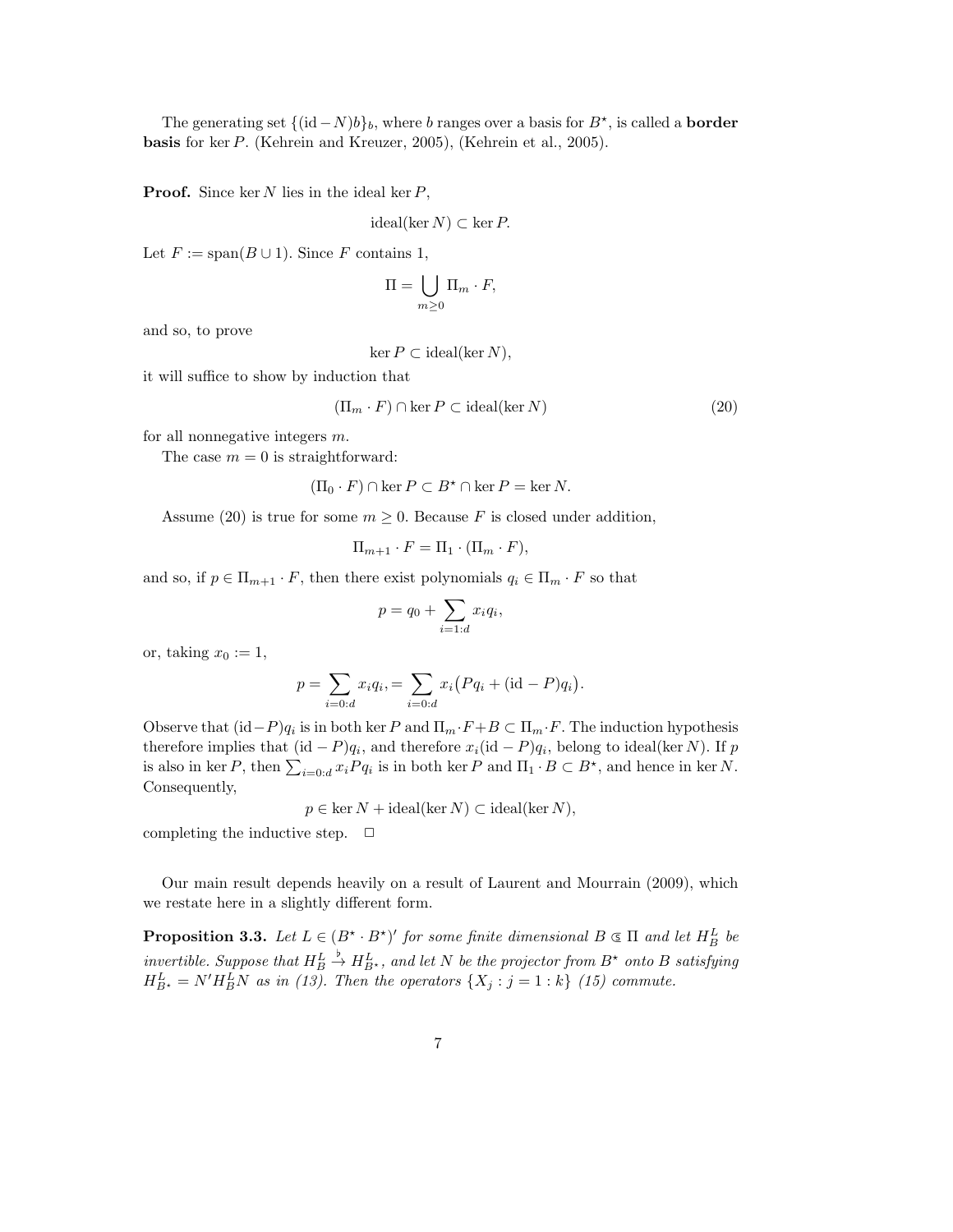In the original formulation of Proposition 3.3 in Laurent and Mourrain (2009, Lemma 2.1), B was a monomial space containing 1. We reproduce Laurent and Mourrain's original proof below only to demonstrate that this assumption is unnecessary.

## Proof. Define

$$
F:=\mathrm{id}_{B^\star}-N:B^\star\to B^\star.
$$

and

$$
S_j: \Pi \to \Pi : p \mapsto x_j p, \quad j = 1 : k,
$$
\n<sup>(21)</sup>

so that  $X_j = NS_j$  for  $j = 1 : k$ . Then

$$
X_i X_j - X_j X_i = N(S_i N S_j - S_j N S_i) = N(S_j F S_i - S_i F S_j).
$$
 (22)

For any  $q \in B^*$ , because  $H_B^L$  is invertible,  $Nq$  is the unique element of B for which  $H_{B^*}^L q = H_{B^*}^L N q$ . Consequently, (22) equals zero if and only if

$$
0 = H_{B^*}^L(S_j FS_i - S_i FS_j)
$$
  
\n
$$
\Leftrightarrow \forall b \in B^* \quad 0 = L(b(S_j FS_i - S_i FS_j))
$$
  
\n
$$
\Leftrightarrow \forall b \in B^* \quad 0 = L((Nb)(S_j FS_i - S_i FS_j))
$$
  
\n
$$
\Leftrightarrow \forall b \in B \quad 0 = L(b(S_j FS_i - S_i FS_j))
$$
  
\n
$$
= L((S_j b) FS_i - (S_i b) FS_j)
$$

and this last equals zero since  $H_{B^*}^L F = H_{B^*}^L(\text{id} - N) = 0. \quad \Box$ 

Proposition 3.3, when combined with Proposition 3.1 and the preceding remarks, has the following corollary.

Corollary 3.4. Under the same hypotheses as in Proposition 3.3, L has an extension  $K \in \Pi'$  for which  $H^L_{B^{\star}} \stackrel{\flat}{\rightarrow} H_{\Pi}^K$ 

$$
if\ and\ only\ if
$$

$$
b = b(X)N1 \quad \forall b \in B,\tag{23}
$$

and in that case, the extension is unique.

**Proof.** Suppose first that  $H_{B^*}^L$  $\stackrel{\flat}{\rightarrow} H_{\Pi}^{K}$ . Then, by (13), there exist projectors  $Q: \Pi \rightarrow B^{\star}$ and  $N:B^{\star}\rightarrow B$  for which

$$
H_{\Pi}^{K} = Q'H_{B}^{L}, Q = Q'N'H_{B}^{L}NQ.
$$
\n(24)

We claim that NQ is the ideal projection onto B with kernel  $I_K$  promised by (14). It's easy to see that it's a projection, so all that remains is to observe that,  $(NQ)' : B' \to \Pi'$ is one-to-one, and being invertible,  $H_B^L$  is also one-to-one, and so ker  $H_{\Pi}^K = \text{ker}(NQ)$  by (24).

Proposition 3.1 now implies  $(23)$  and that the extension of N to an ideal projection  $NQ$  is unique. By (14), the flat extension  $H_{\Pi}^K$  of  $H_{B\star}^L$  is also unique, completing the first half of the proof.

Conversely, suppose  $(18)$  is true. By Propositions 3.1 and 3.3, N can be uniquely extended to an ideal projector  $P: \Pi \to B$ . Then  $H_B^L$  $\stackrel{\flat}{\rightarrow} P'H^L_BP=:H^K_{\Pi}.$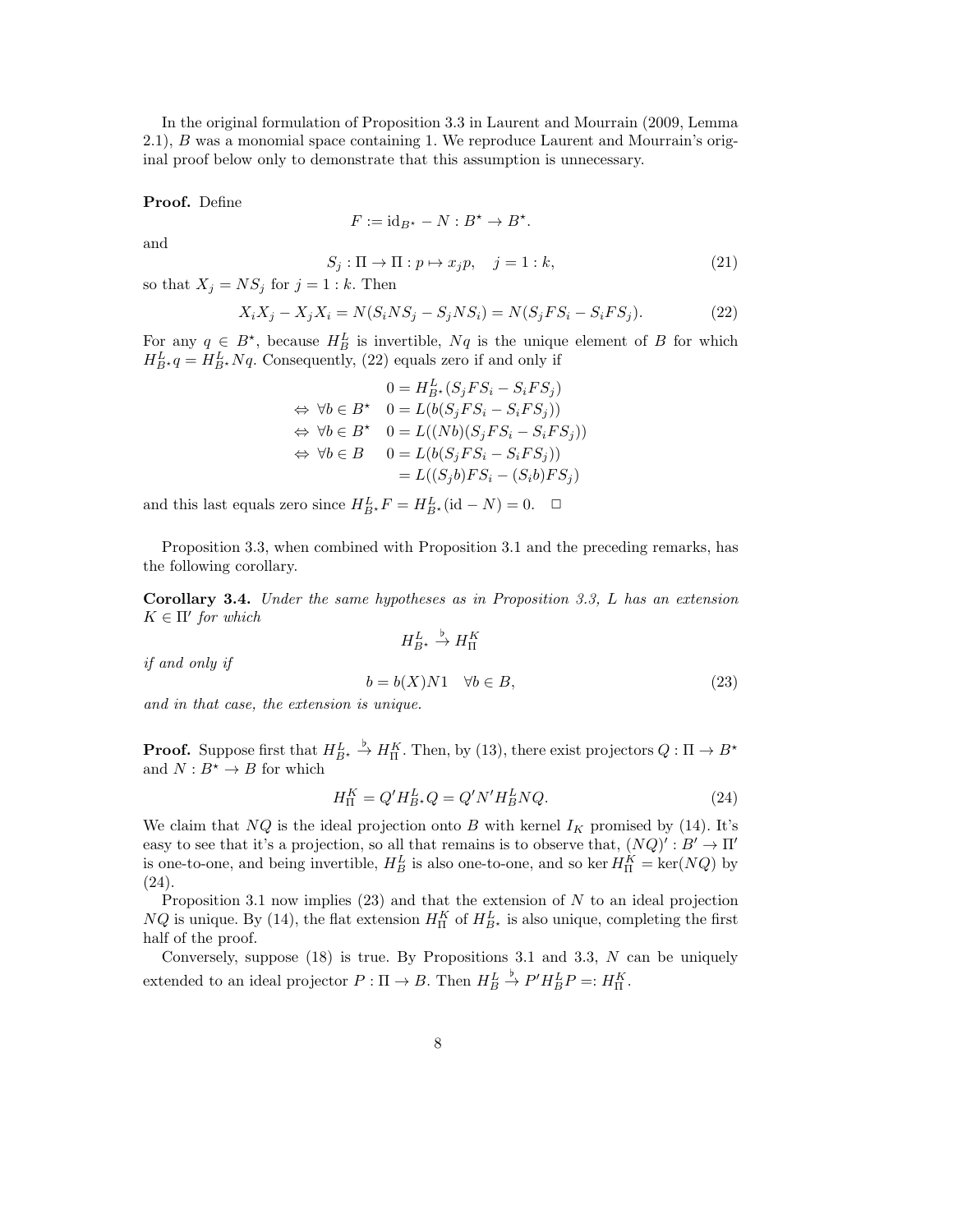Since  $H_{\Pi}^K$ ,  $H_B^L$ , and  $H_{B*}^L$  all have the same rank, to prove  $H_{B*}^L \stackrel{b}{\to} H_{\Pi}^K$ , we need only show that the map  $H^K_{\Pi} : \Pi \to \Pi'$  is an extension of  $H^L_{B^*} : B^* \to B^{*'}$ . For that, note that, for any polynomials  $p, q \in B^*$ ,

$$
q'H_{\Pi}^K p = q'P'H_B^L P p = q'N'H_B^L N p = q'H_{B^*}^L p.
$$

 $\Box$ 

Corollary 3.4 allows us to prove our main result.

**Theorem 3.5.** Suppose that  $C \subseteq \Pi$  is finite dimensional, that  $L \in (C^* \cdot C^*)'$ , and that

 $H_C^L$  $\stackrel{\flat}{\to} H^L_{C^*}.$ 

Choose a  $B \subseteq C$  so that  $H_B^L$  is invertible and of the same rank as  $H_C^L$ , and, consequently, both  $H_{B^*}^L$  and  $H_{C^*}^L$  are flat extensions of  $H_B^L$ . Let N and M be the associated projections from  $B^*$  and  $C^*$  onto B as in (13), and define  $X_i$  for  $i = 1:k$  as in (15).

Then L can be extended to  $K \in \Pi'$  so that  $H^L_{C^*} \stackrel{\flat}{\to} H^K_{\Pi}$  if and only if

$$
Mc = c(X)N1 \qquad \forall c \in C,
$$
\n
$$
(25)
$$

and in that case, the flat extension is unique.

In contrast, Laurent and Mourrain (2009, Theorem 1.4) state that if  $H_C^L$  $\stackrel{\flat}{\rightarrow} H^L_{C^*}$ , then for  $H_{C^{\star}}^{L}$  to have a flat extension all of  $\Pi$ , it is sufficient that C be a monomial space connected to one. It follows, of course, that if  $C$  is connected to one, then  $(25)$  must always be true; indeed, this is the content of Laurent and Mourrain (2009, Lemma 2.2), since one can assume safely that  $1 \in B$  (Laurent and Mourrain, 2009, p. 92).

Proof. Suppose that

$$
H_B^L \xrightarrow{b} H_{B^*}^L \xrightarrow{b} H_{C^*}^L \xrightarrow{b} H_{\Pi}^K.
$$
  
Then N is extended to an ideal projection P onto B which satisfies

$$
H_{\Pi}^K = P'H_B^LP. \tag{26}
$$

Since

$$
H_{C^*}^L = M'H_B^LM,\tag{27}
$$

and  $H_{C^*}^L$  is the restriction of  $H_{\Pi}^K : \Pi \to \Pi'$  to a map  $C^* \to C^{*'}$ ,

$$
H^L_{C^*} = (P|_{C^*})' H^L_B P|_{C^*},
$$

and since  $H_B^L$  is invertible,  $M = P|_{C^*}$ . Now (25) follows from (19).

Conversely, suppose that (25) is true. Since  $H_B^L$  is invertible,  $M|_{B^*} = N$ , and therefore for all  $c \in C$  and  $i = 1 : k$ ,  $M(x_i c) = M(x_i c(X)N1) = N(x_i c(X)N1) = X_i c(X)N1$ . That is, equation (25) is true for all  $c \in C^*$ .

Being a special case of (25), condition (23) is satisfied, and so Corollary 3.4 implies that  $H_{B^*}^L$  has a unique flat extension to  $\Pi$ . This by itself does not guarantee that  $H_{\Pi}^K$ (26) is an extension of  $H_{C^*}^L$  (27), but we prove this by noting that (19) and (25) (with C replaced by  $C^*$ ) guarantee that  $P|_{C^*} = M$ .  $\Box$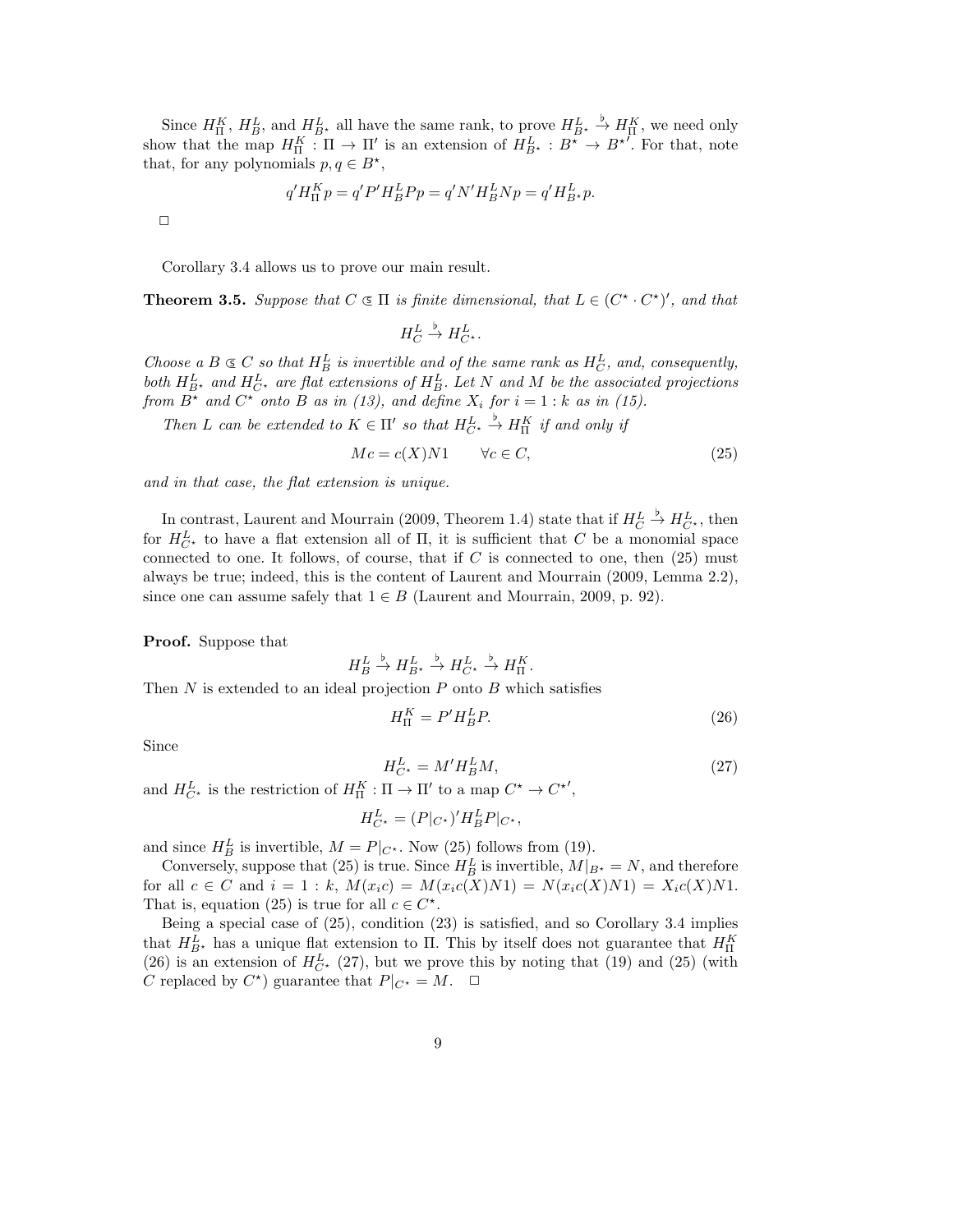It may be worth mentioning that (25)—or (23) in case  $H_C^L$  is invertible and  $B = C$  should be straightforward to verify. Calculating the projectors  $M$  in (27) and  $N$  in  $H_{B^*}^L = N'H_B^LN$  amounts to finding the linear dependence relations in  $H_{C^*}^L$  and  $H_{B^*}^L$ . If one encounters roundoff error in doing this, one could then calculate (the coefficient vectors of) both sides of  $(25)$  at each basis element of C and see if their difference has norm less than some prescribed tolerance. In the following examples, we are able to check (23) and (25) using exact arithmetic.

Example 3.6. Laurent and Mourrain (2009) give the following univariate example. Let  $B := \text{span}\{1, x^3\}$ , so that  $B^* = \text{span}\{1, x^1, x^3, x^4\}$ , and choose real numbers a and b so that  $b \neq a^2$ . Then the rank-2 matrix

$$
\begin{pmatrix}\n1 & x^3 \\
1 & a \\
a & b\n\end{pmatrix}
$$
\n(28)

can be flatly extended to

$$
\begin{array}{ccc}\n & 1 & x^3 & x^1 & x^4 \\
1 & 1 & a & 1 & a \\
x^3 & a & b & a & b \\
x^1 & 1 & a & 1 & a \\
x^4 & a & b & a & b\n\end{array}
$$
\n(29)

but the latter's only possible extension to  $\Pi_4$  has rank at least 3:

$$
\begin{array}{ccccccccc}\n & & 1 & x^3 & x^1 & x^4 & x^2 \\
1 & & 1 & a & 1 & a & 1 \\
x^3 & a & b & a & b & a \\
x^4 & a & b & a & b & b \\
x^2 & 1 & a & a & b & a\n\end{array}
$$

From the point of view of Corollary 3.4, the reason why  $(29)$  has no flat extension is not that  $B$  fails to be connected to 1, but rather that the corresponding projection  $N$ from  $B^*$  onto B violates (23) for some b in B. Indeed, from the dependence relations in the columns of (29),

 $N: x^1 \mapsto 1$  and  $N: x^4 \mapsto x^3$ ,

which means that  $X1 = N(x^1) = 1$ , and  $X^3N1 = X^31 = 1 \neq x^3$ .

The matrix (28) has flat extensions to  $\Pi = \mathbb{C}[x]$ . For instance, when  $b = -1$ ,

$$
\begin{array}{ccc}\n & 1 & x^3 & x^1 & x^4 \\
1 & 1 & a & -a & 1 \\
x^3 & a & -1 & 1 & a \\
x^4 & -a & 1 & -1 & -a \\
x^4 & 1 & a & -a & 1\n\end{array}
$$
\n(30)

is a flat extension of (28) for which the corresponding projection

$$
N: x^1 \mapsto -x^3 \quad \text{and} \quad N: x^4 \mapsto 1.
$$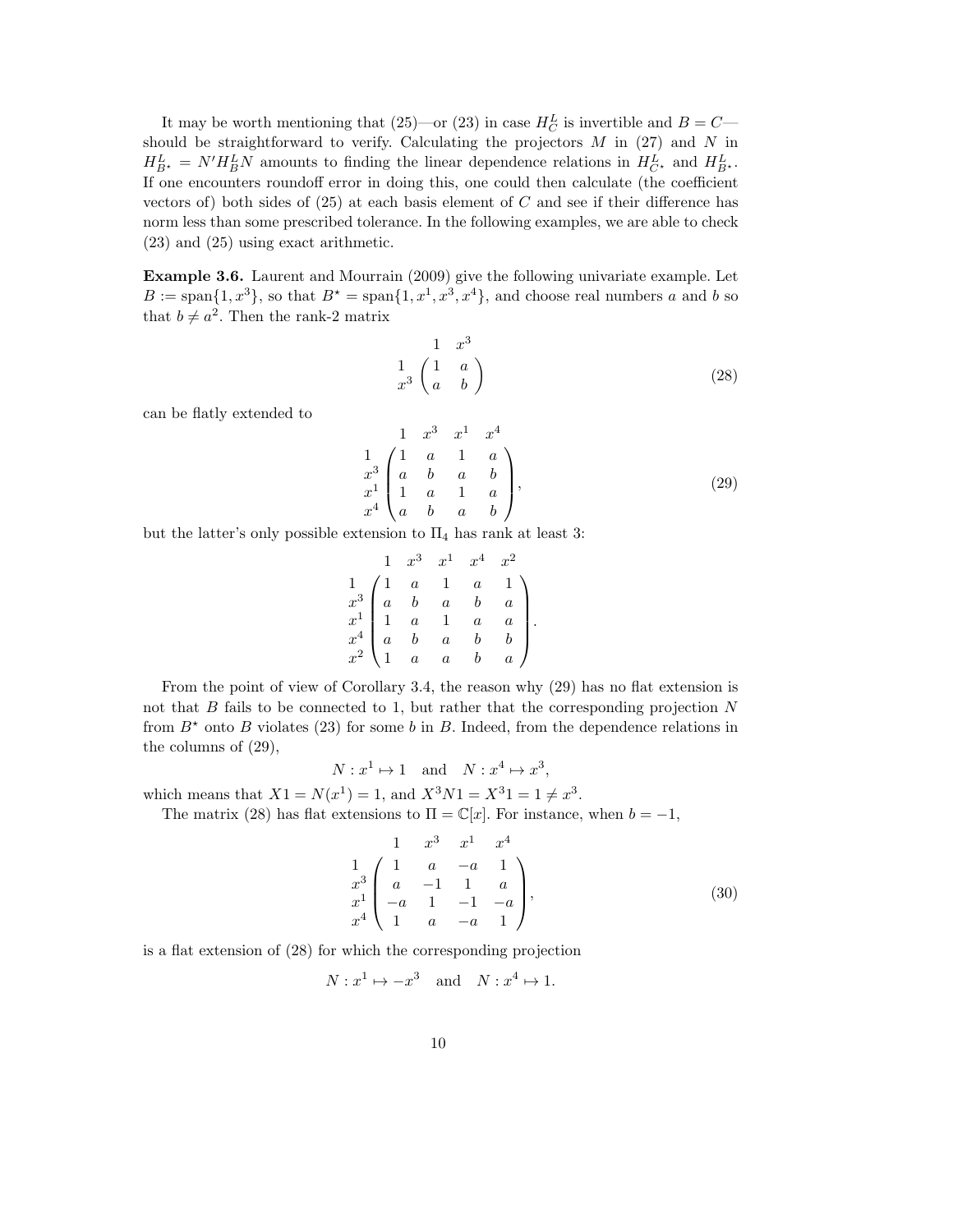satisfies  $X^3N1 = x^3$ , as required. Therefore, by Theorem 3.4, (30) has a unique flat extension to Π. In fact, the flat extension is given by the finitely atomic functional

$$
L: p \mapsto \left(\frac{1+ia}{2}\right)p(i) + \left(\frac{1-ia}{2}\right)p(-i).
$$

In general, (28) can be extended flatly to Π. To do so, it suffices to find real numbers  $u_0, u_1, m_0, m_1$  satisfying

 $1 = m_0 + m_1,$  $b = m_0 u_0^6 + m_1 u_1^6$ ,  $u_0 \neq u_1$ , (31)

since then the moment matrix

 $[Lx^{i+j}]_{i,j\geq 0}$ 

of the functional

$$
L: p \mapsto m_0 p(u_0) + m_1 p(u_1).
$$

is an extension of (28) and has rank 2 by Laurent and Rostalski (2012, Theorem 7) One solution to (31) is to choose some

$$
x_0 > \max \left\{ 0, \sqrt[3]{a + \sqrt{|a^2 - b|}} \right\},\,
$$

and then define

$$
u_1 := \sqrt[3]{\frac{a^2 - b}{u_0^3 - a} + a} \qquad m_0 := \frac{a - u_1^3}{u_0^3 - u_1^3} \qquad m_1 := \frac{u_0^3 - a}{u_0^3 - u_1^3}
$$

Example 3.7. Let

$$
B = \text{span}\{1\}
$$
  
\n
$$
B^* = \text{span}\{1, x\}
$$
  
\n
$$
C^* = \text{span}\{1, x^3, x, x^4\}
$$

and for some real number  $a \neq 1$ ,

$$
H_{C*}^{L} = \begin{pmatrix} 1 & x^3 & x^1 & x^4 \\ 1 & 1 & a & a \\ x^3 & 1 & 1 & a & a \\ a & a & a^2 & a^2 \\ x^4 & a & a & a^2 & a^2 \end{pmatrix}.
$$

Then, as in the hypotheses of Theorem 3.5,

$$
H_B^L \xrightarrow{b} H_C^L \xrightarrow{b} H_{C^*}^L,
$$

and also

$$
H_B^L \xrightarrow{b} H_{B^*}^L = \frac{1}{x} \begin{pmatrix} 1 & a \\ a & a^2 \end{pmatrix}.
$$

The projections N and M can be seen by factoring  $H_{B^*}^L$  and  $H_{C^*}^L$ , respectively:

$$
H_{B^{\star}}^{L} = N'H_{B}^{L}N = \begin{pmatrix} 1 \\ a \end{pmatrix} (1)(1 \ a) \quad \text{and} \quad H_{C^{\star}}^{L} = M'H_{B}^{L}M = \begin{pmatrix} 1 \\ 1 \\ a \\ a \end{pmatrix} (1)(1 \ 1 \ a \ a).
$$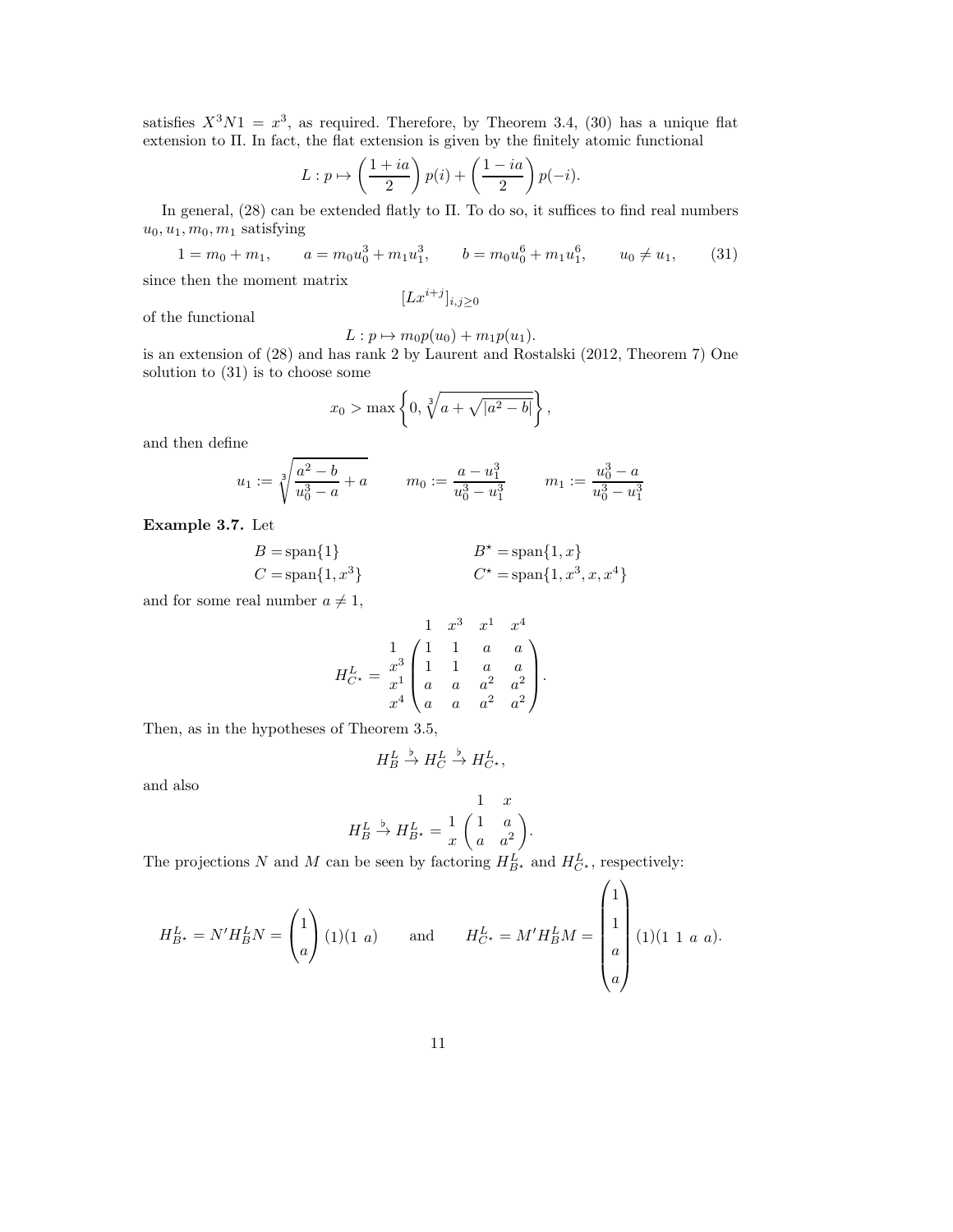That is,

$$
N: B^{\star} \to B: \begin{Bmatrix} 1 \\ x \end{Bmatrix} \mapsto \begin{Bmatrix} 1 \\ a \end{Bmatrix} \quad \text{and} \quad M: C^{\star} \to B: \begin{Bmatrix} 1 \\ x^3 \\ x \\ x^4 \end{Bmatrix} \mapsto \begin{Bmatrix} 1 \\ 1 \\ a \\ a \end{Bmatrix}.
$$

N satisfies (23), since  $N1 = 1$ , but M violates (25), because  $Mx^3 = 1$  and  $X^3N1 =$  $X^3 = N(xN(xN(x \cdot 1))) = a^3$  Therefore,  $H_{B^*}^L$  has a unique flat extension to  $\Pi$ , but  $H_{C^*}^L$  has none. Indeed, the flat extension of  $H_{B^*}^L$  is obtained by extending L to the functional  $p \mapsto p(a)$ , but the only possible extension of  $H_{C^*}^L$  to  $\Pi_4$  has rank greater than one.

#### References

- Adan, I., van Eenige, M., Resing, J., 1995. Fitting discrete distributions on the first two moments. Probab. Engrg. Inform. Sci. 9.04, 623–632.
- Berg, C., 1980. The multidimensional moment problem and semigroups. In: Landau, H. (Ed.), Moments in Mathematics. Amer. Math. Soc., Providence, RI, pp. 110–124.
- Boor, C. d., 2005. Ideal interpolation. In: Chui, C., Neamtu, M., Schumaker, L. (Eds.), Approximation Theory XI: Gatlinburg 2004. Nashboro Press, Brentwood TN, pp. 59– 91.
- Boor, C. d., 2006. Ideal interpolation: Mourrain's condition vs. d-invariance. In: Figiel, T., Kamont, A. (Eds.), Approximation and Probability. Vol. 72 of Banach Center Publications. Polish Acad. Sci., Warsaw, pp. 49–55.
- Boor, C. d., Ron, A., 1991. On polynomial ideals of finite codimension with applications to box spline theory. J. Math. Anal. Appl. 158, 168–193.
- Boor, C. d., Ron, A., 1992. The least solution for the polynomial interpolation problem. Math. Z. 210.1, 347–378.
- Cools, R., 1999. Monomial cubature rules since stroud: a compilation, part 2. J. Comput. Appl. Math. 112.1, 21–27.
- Cools, R., Rabinowitz, P., 1993. Monomial cubature rules since stroud: a compilation. J. Comput. Appl. Math. 48.3, 309–326.
- Curto, R., Fialkow, L., 1996. Solution of the truncated complex moment problem for flat data. Vol. 568 of Mem. Amer. Math. Soc. Amer. Math. Soc.
- Curto, R., Fialkow, L., 2000. The truncated complex k-moment problem. Trans. Amer. Math. Soc. 352.6, 2825–2855.
- Gasca, M., Sauer, T., 2000. Polynomial interpolation in several variables. Adv. Comput. Math. 12.4, 377–410.
- Iokhvidov, I. S., 1982. Hankel and Toeplitz matrices and forms: algebraic theory. Birkhauser.
- Kehrein, A., Kreuzer, M., 2005. Characterizations of border bases. J. Pure Appl. Algebra 196, 251–270.
- Kehrein, A., Kreuzer, M., Robbiano, L., 2005. An algebraist's view on border bases. In: Dickenstein, A. (Ed.), Solving Polynomial Equations: Foundations, Algorithms, and Applications. Algorithms and Computation in Mathematics. Springer, Berlin Heidelberg, pp. 169–202.